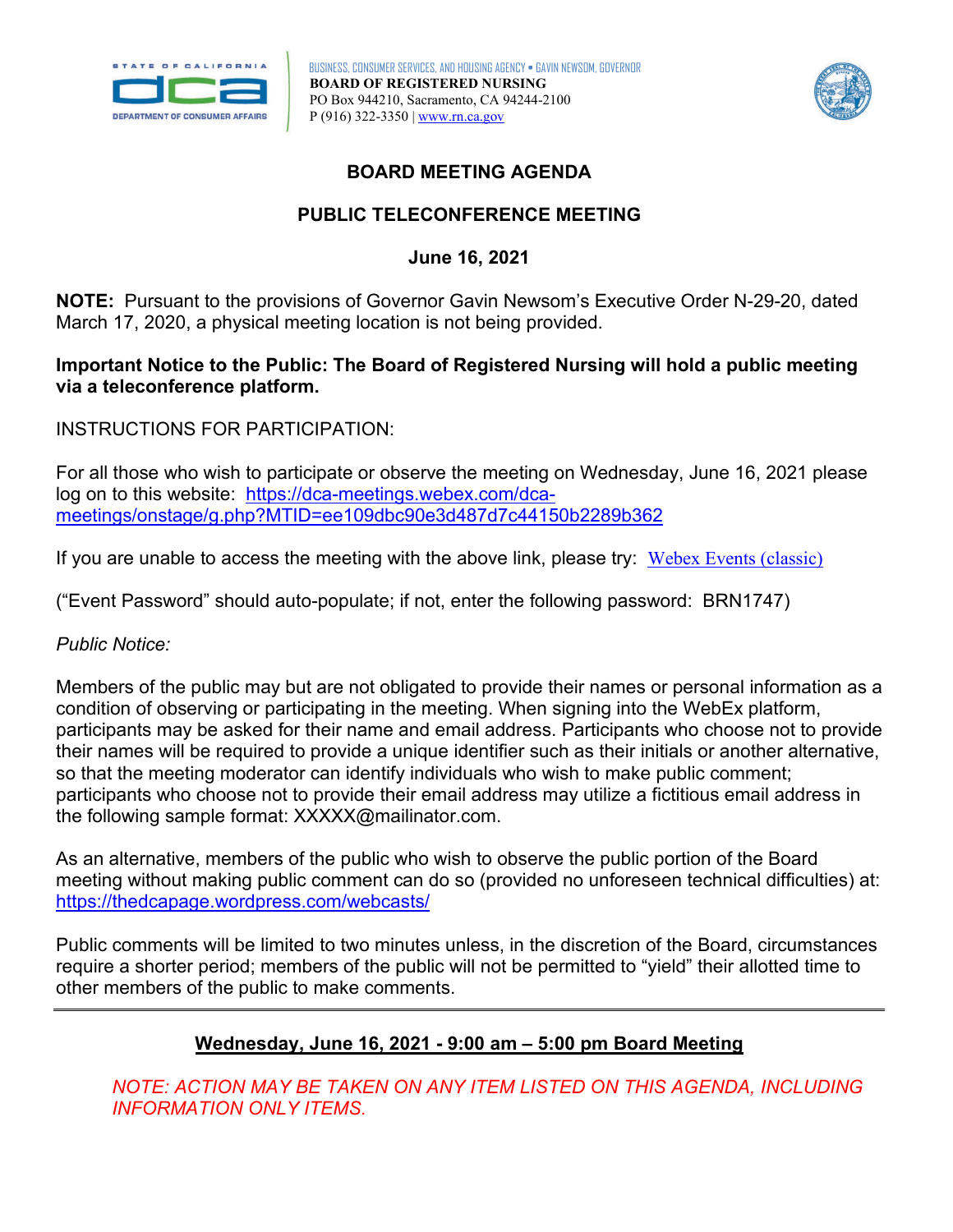



- **1.0 Call to Order, Roll Call, and Establishment of a Quorum**
- **2.0 General Instructions for the Format of a Teleconference Call**
- **3.0 Public Comment for Items Not on the Agenda; Items for Future Agendas**

*Please Note: The Board may not discuss or act on any matter raised during the Public Comment section that is not included on this agenda, except to decide whether to place the matter on the agenda of a future meeting. (Gov. Code, §§ 11125 and 11125.7, subd. (a).)* 

- **College Associate Degree Nursing Program (Present) 4.0 Discussion and Possible Action Concerning the Board's Decision During the May 2021 Board Meeting to Pause Enrollment for Fall 2021 for East Los Angeles**
- **5.0**  Board Strategic Planning Moderated by Department of Consumer Affairs (DCA) SOLID Team
	- a. Strategic Planning Overview
		- i. Introductions
		- ii. Environmental Scan: Strengths, Weaknesses, Opportunities, and Threats (SWOT) Analysis
	- b. Strategic Planning Action Items
		- i. Review and Possible Revision of the Board's Mission, Vision, and Values
		- ii. Review and Possible Revision of the Board's Strategic Goals
		- iii. Review and Create Strategic Goal Objectives

#### **6.0 Adjourn**

# **NOTICE:**

 All times are approximate and subject to change. Items may be taken out of order to canceled without notice. For verification of the meeting, call (916) 574-7600 or access maintain a quorum, accommodate a speaker, or for convenience. The meeting may be the Board's Web Site at [http://www.rn.ca.gov.](http://www.rn.ca.gov/)

Public comments will be taken on agenda items at the time the item is heard. Total time allocated for public comment may be limited.

 Nursing Office at 1747 North Market Blvd., Suite 150, Sacramento, CA 95834. (Hearing The meeting is accessible to the physically disabled. A person who needs a disabilityrelated accommodation or modification in order to participate in the meeting may make a request by contacting the Administration Unit at (916) 574-7600 or email [webmasterbrn@dca.ca.gov](mailto:webmasterbrn@dca.ca.gov) or send a written request to the Board of Registered impaired: California Relay Service: TDD phone # (800) 326- 2297.) Providing your